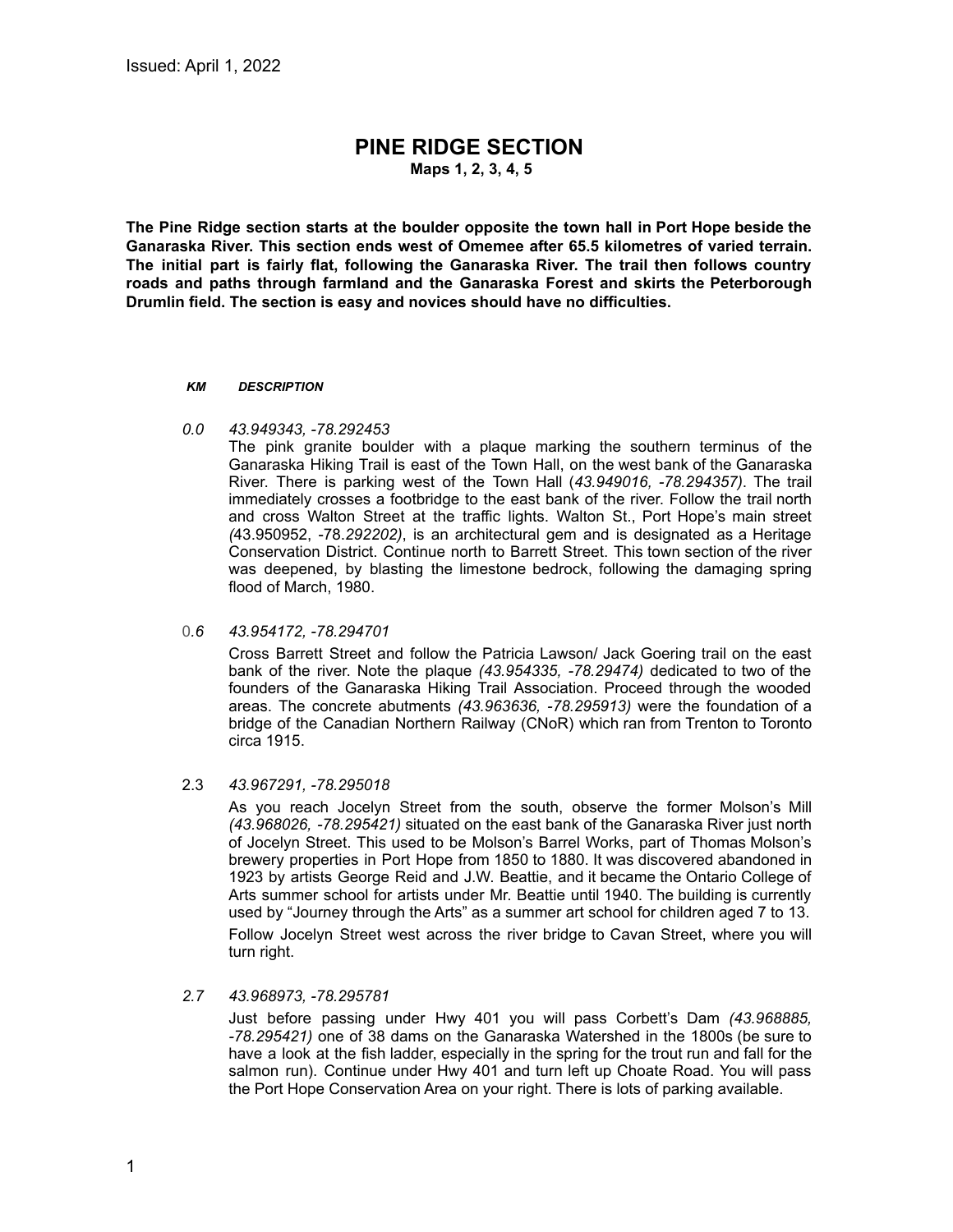# *4.3 43.972991, -78.313357*

Turn right at Hawkins Rd. (a narrow unpaved road) and proceed to Dale Rd.

On the way down there are good views of the Northumberland Hills to the north. Some of the hills are recognizable as **drumlins** which are elongated, oval-shaped mounds of glacial till that were deposited and shaped beneath an advancing ice sheet during the last ice age. Most drumlins are quite small, a few hundred meters in length and 30 to 45 meters in height, and frequently occur in swarms.

Turn left on Dale Rd. (County Road 74).

# *5.7 43.9797, -78.32268*

Turn right on Sylvan Glen Road and proceed north past the Sylvan Glen Conservation Area (parking available except in winter). Immediately north of the bridge over the Ganaraska River turn left, cross the ditch and through the fence. The trail goes through an attractive wooded area and reaches the north bank of the Ganaraska River. It continues through the woods along the river bank until reaching a tributary stream.

Turn right and follow the stream. Cross two bridges and follow the trail directly away from the stream across an open area with small shrubby trees. The trail re-enters the woods on the far side and finally emerges after a short steep climb into an open area and out on to the 4th Line. Parking is available on the south side of the  $4<sup>th</sup>$  Line *(43.994773, -78.338421).*

# *8.3 43.994702, -78.338648*

Turn right (east) on the 4th Line for 2.4 km; then turn left (north) on to an abandoned railway bed. This was the starting point of the Ganaraska Hiking Trail when it was opened in 1967.

\*During flooding from spring run-off, you may want to take Knoxville Road north *(43.988204, -78.32534)* to the 5 th Line *(44.016699, -78.329092)* and turn right to rejoin the trail at 13 km *(44.016383, -78.328768)*.

# *10.6 44.001698, -78.311695*

This is one of several abandoned sections of the Port Hope to Lindsay Railway, built in 1857 to compete with the neighboring Cobourg-Peterborough Railway (the CPR lasted only a few years until its trestle across Rice Lake was destroyed by massive spring ice floes on that lake). The Ganaraska Trail follows the original Port Hope to Lindsay railway from this point northward, via Quay's Crossing and the 6th Line. This section of the trail may be wet in the spring.

Follow the railway bed straight north through woods and later a washout which can be crossed on the left using fallen trees. This may not be passable during spring run-off. \*(See detour above).

# *13.0 44.016383, -78.328768*

You will emerge just south of the intersection of Knoxville Rd. and the 5th Line (Bethel Grove Rd.). Turn north to the  $5<sup>th</sup>$  line. At this point you are at the former beach limit of Lake Iroquois, which formed as the last glacial ice sheet began to melt and recede about 12,500 years ago and whose surface was approximately 70 meters above the present Lake Ontario. Turn west along the  $5<sup>th</sup>$  line. Immediately before the first driveway follow the trail north. Another washout is crossed by going down a path on the right side, crossing a concrete culvert and returning back up to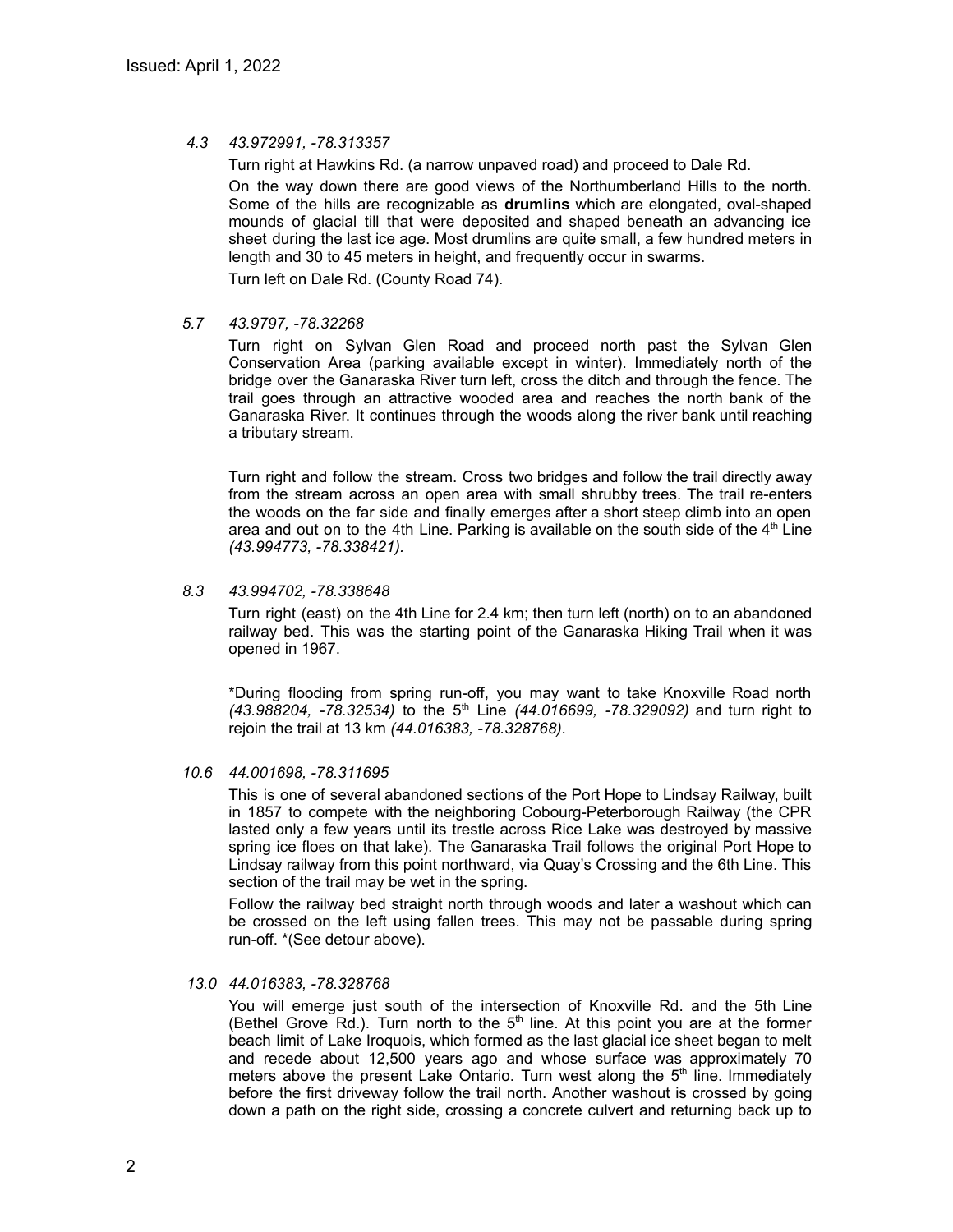the railway bed on the left side.

*15.0 44.032014, -78.344618*

At the 6th Line, cross the road and a stile. Follow the railway bed to another washout. Continuing you will pass a house on your left and follow its driveway onto Campbell Road. Turn right and follow this road to the 7th Line.

*17.4 44.048853, -78.355799*

Turn left for 0.9 km and turn right (north) on Grist Mill Road. You will pass Campbellcroft Mill and pond (formerly Fudge's Mill) *(44.058896, -78.375879)* which was built in the late 1850s as a planing mill. Originally powered by a water-wheel, a turbine was installed in the early 1900s. This turbine not only powered the mill but also provided electricity to some local homes. It was at this time that the mill was converted to a grist mill. In 1990, the mill property was purchased by Robert Fudge who was a town councilor in Port Hope between 2007 and 2010. He operated the mill specializing in custom grinding for animal feed, treating and cleaning grains for local farmers and selling Purina cat and dog food. Under new ownership since 2011, the mill is slowly being restored. Continue on Grist Mill Road to Ganaraska Road (County Road 9).

# *20.8 44.063403, -78.37738*

Turn left (west) on the Ganaraska Rd. and proceed for 0.6 km; then turn right on to Tinkerville Rd. After a short distance this road turns into an unmaintained road allowance. Continue on this to the 9th Line where the trail turns left to Thomstown. Please note that there will be white blazes to the right but they belong to the Oak Ridges Trail Association. The two trails follow the same route for the next 8 kms.

The trail has now reached the renowned Oak Ridges Moraine, a collection of higher sandy hills that were deposited by ice sheets of the last ice age which converged on this area from the north and east-northeast, thus forming this type of interlobate moraine. It is a local high area: on the south side, the watercourses flow to Lake Ontario; on the north side, the streams go to the Kawartha Lakes. The trail continues along the moraine and provides great views of the hills and forests. Cross County Road 10 and follow Pine Grove Lane past Thomstown. There is good parking at the end of this road *(44.075261, -78.409091).*

# 24.8 *44.075419, -78.408338*

*NOTE:* From this point until km 39.7 you will be hiking in the Ganaraska Forest which is operated by the Ganaraska Region Conservation Authority. All adults (17 years and older) must purchase a day pass for \$6 or an annual membership for \$30 to hike in the forest. Day passes can be purchased online at [shop.ganaraskaconservation.ca](http://shop.ganaraskaconservation.ca) or through the self-serve kiosk at the Ganaraska Forest Centre gatehouse (10585 Cold Springs Camp Rd., Campbellcroft).

Turn left and immediately right on to a forest road that winds through a wooded area until it meets an unmaintained road allowance. Continue west on the trail turning right and climbing gently uphill. Follow the trail as it winds through the Ganaraska Forest to the 10<sup>th</sup> line.

#### 28.8 *44.089592, -78.429722*

Immediately cross the 10<sup>th</sup> Line. Turn left and follow the trail as it runs adjacent to the 10<sup>th</sup> Line to Walker Road. Parking is available there (44.088005, -78.436162). Continue west on the unpaved road through the central section of the Ganaraska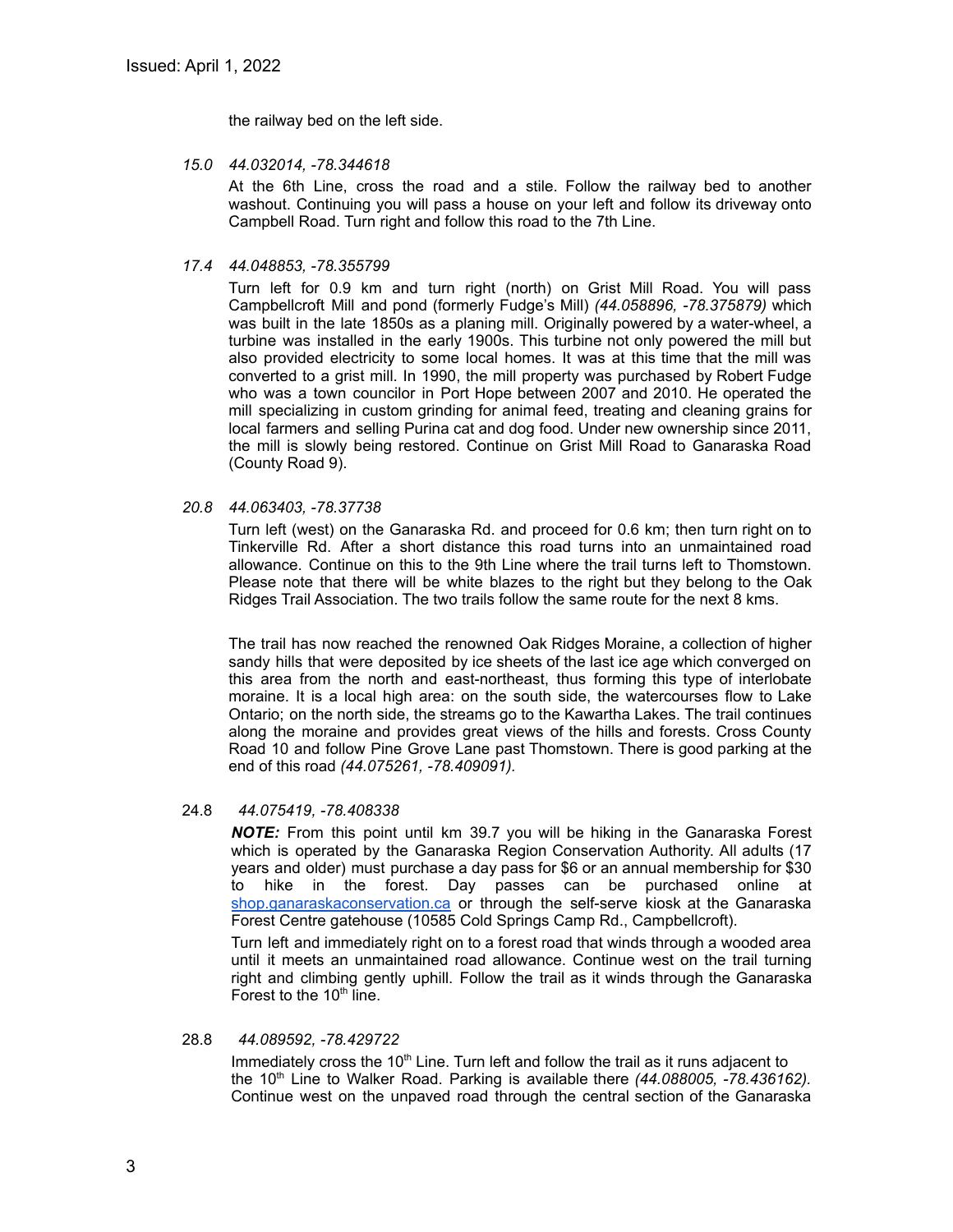Forest passing the Northumberland Land Trust's McEwen property at km 30.7 *(44.084777, -78.449666)*. There is a fine valley view from this point. In just over 1 km, turn north off the unpaved road. The Ganaraska Trail and the Oak Ridge's Trail diverge at this point.

# 31.1 *44.081601, -78.463964*

**WINTER DETOUR:** From January 1 until March 31 each year hikers are not allowed to walk on the cross-country ski trails in the Ganaraska Forest. Between km 31.1 and km 39.7 hikers must use the detour which travels along the 10th Line Hope Township to Cold Springs Camp Rd. on the west side of the Ganaraska Forest Centre. Turn right (north) on to Glamorgan Rd. As of 2023 this detour will be marked with blue blazes.

Follow the blazes through the central Ganaraska Forest. The hilly central section of the Ganaraska Forest is now apparent. Originally dominated by hardwoods and white pine, the area was largely denuded of trees between the late 1700's and late 1800's as a result of Britain's demand for hardwood for the hulls and white pine for the masts for its Royal Navy ships. Subsequently, much of the area was further cleared for agriculture, which proved a mistake as the settlers were unaware that forest cover was needed to protect the soils from wind and water erosion. By 1900, many of the farms had been abandoned and much of the Ganaraska area turned into sand dunes. Consequent degradation of the entire watershed led to many of the mills on the Ganaraska River ceasing operation. In 1944, a landmark report on the Ganaraska Watershed was published recommending reforestation of the area. The Ganaraska Region Conservation Authority was formed in 1946 to buy and reforest the land. By 1991, 4,200 hectares were acquired, of which half have been reforested with red pine, the primary planted species.

Presently the forest is being actively managed to revert it to a more natural state which will allow hardwood species as well as other coniferous species to gradually mature and provide a much more natural looking forest.

*39.7 44.106128, -78.519489*

Emerging on to the Glamorgan Road, which is unpaved at this point, turn north. Continue north following the GHTA blazes on Glamorgan Rd. Stay on this road until you reach the Old Marsh Anglican Church (1876) *(44.130412, -78.530365)* at Pontypool Road. (Lunch spot)

The Welsh place names "Glamorgan" and "Pontypool" indicate early settlement in this area by immigrants from south-east Wales where the county of Glamorgan and town of Pontypool are located.

*42.6 44.130657, -78.53068*

Turn left on Pontypool Road. Cross the bridge over Hwy. 115, then immediately right to regain Glamorgan Rd. and continue north to the T-junction at Solanum Way. Turn right for 300 meters.

# *44.8 44.14364, -78.532709*

Turn left (north) on an unmaintained road and cross the CPR tracks at Dranoel Road. Continue on Dranoel Road, generally north, passing various side roads to Hwy 7A.